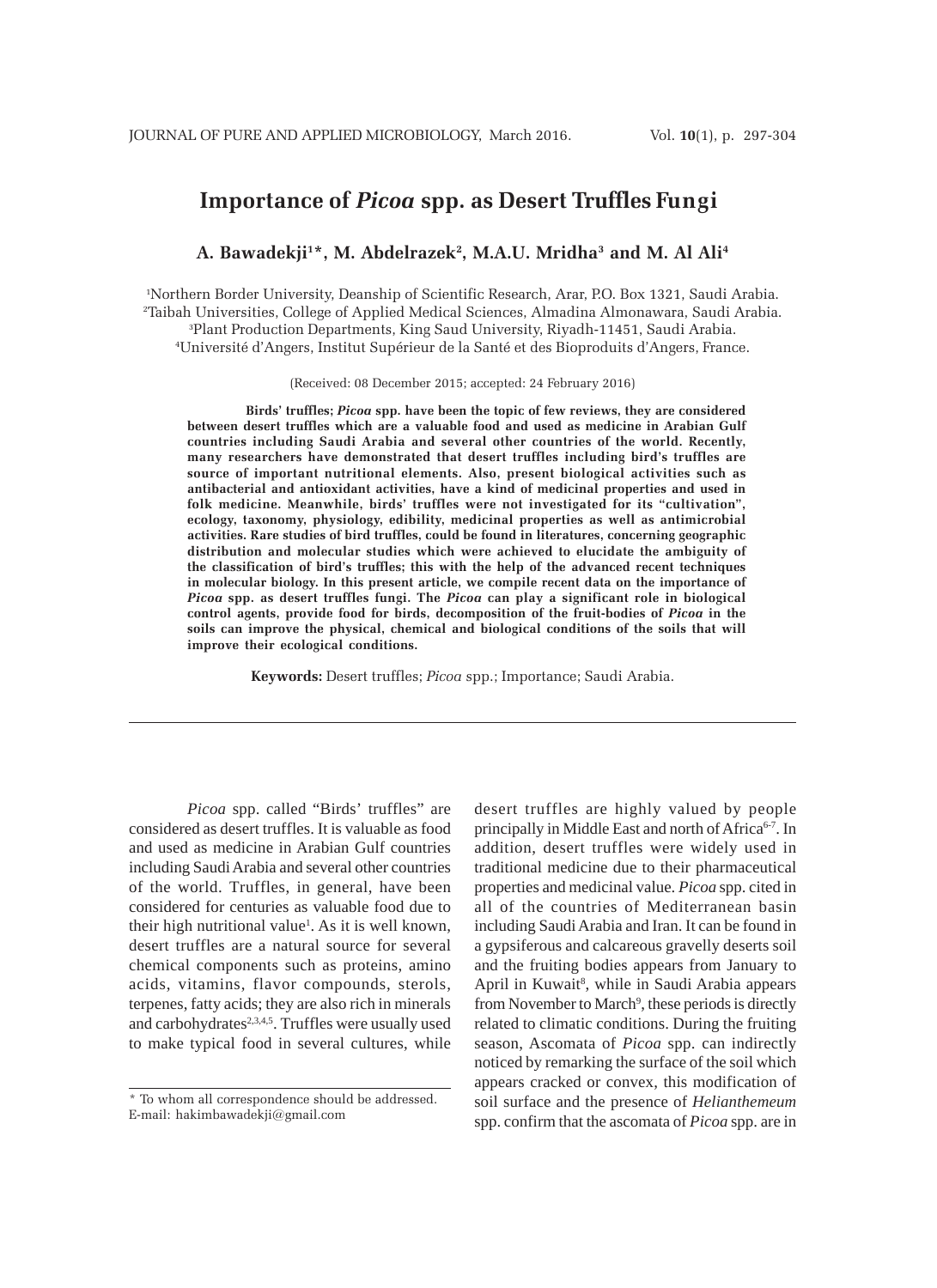the remarked place. In addition, the mutual relationship between desert truffles and *Helianthemum* sp. had been proved, via Isotopes tracer  $^{14}CO_2$  aided research<sup>10</sup>. In comparison with desert truffles, birds' truffles have not been sufficiently studied; few research works concerning *Picoa* spp. were highlight ecological importance, distribution as well as the taxonomy. In this present article, we compile recent data on the importance of *Picoa* spp. as desert truffles fungi.

#### **Occurrence of desert truffles**

The desert truffles grows principally in countries around the Mediterranean basin, they have been reported by many scientists in countries of Southern Europe including Spain and Portugal<sup>11-</sup> <sup>12</sup>, France<sup>13</sup>, Italy and France<sup>14</sup>, Hungary<sup>15</sup>, Turkey<sup>16</sup>, they have been also reported in North Africa that extends from Mauritania to Egypt<sup>17,18,19,20,21</sup>, Middle East<sup>22,23,24,25</sup> and Qatar<sup>26</sup>. However, some species of desert truffles were also found in Botswana, South Africa<sup>7,27,28</sup> and in North America29. Regarding the morphology of desert truffles, several types have been collected in Africa and in the Middle East region. They have been evaluated by numerous scientists. Some wild macro-fungi species were reported in Saudi Arabia, Bahrain, and Egypt such as *Terfezia claveryi* and *Tirmania nivea*4,5,30,31,32. Others types of desert truffles, such as *Choiromyces echinulatus*, *Terfezia pfeilii* and *Kalaharituber pfeilii* have been also reported in South Africa<sup>33</sup>. Furthermore, various types were found in Tunisia such as *Picoa juniperi, Picoa lefebvrei* and *Terfezia* sp.34. Moreover, five types of desert truffles were found and identified in different parts of Iran such as *T. claveryi*, *T. nivea*, *Tirmania pinoyi*, *P. juniperi* and *P. lefebvrei*35.

## **Hosts plants of desert truffles**

Desert trufûes have a mycorrhizal association with numerous annual and perennial xerophytic host plants that belongs to the Cistaceae family. They form mycorrhizae mainly on roots of different species of the genus *Helianthemum* sp.<sup>10</sup>, or *Cistus* sp. and *Helianthemum* sp.36. The type of this association between desert truffles and *Helianthemum* sp. is function to culture conditions36, and function to phosphorus content culture medium in sterile conditions; an ectomycorrhiza in high phosphorus level and

ectendomycorrhiza in culture lacking phosphorus or an endomycorrhiza present in deficient level of available phosphorus<sup>37</sup>. Interestingly, scientists have successfully obtained an endomycorrhiza between *Helianthemim* spp with *Terfezia* and *Tirmania* spp.38,39 which were called few years later as "helianthemoid" mycorrhizae specific to this type of mycorrhizal association which is firstly described by Alsheikh<sup>40</sup>. The plasticity of desert truffles to form different mycorrhizal association types have been demonstrated recently by Zitouni-Haouar *et al*. 41 when they inoculated in *in vivo* conditions six *Cistaceae* species with three *Terfezia* species: *Terfezia leptoderma, Terfezia boudieri,* and *T. claveryi*. In fact, typical endomycorrhizae was formed in *Helianthemum ledifolium, Helianthemum lippii* and *Fumana procumbens* whereas an ectomycorrhiza was synthesized in *Cistus* species (*C. albidus, C. incanus, C. salvifolius*) and *Pinus halepensis* (Aleppo pine) in green house conditions.

### **Ecological importance**

This association plays an important role in the maintenance of Mediterranean shrub lands and grasslands, furthermore, they help prevent erosion and desertification<sup>42</sup>, and have an ecological and economical interest not only because they can be an alternative agriculture yield in arid and semi-arid lands but also because of their high price on the market<sup>43</sup>, also can have positive effect on sustainability and biodiversity<sup>44</sup> and may play a considerable role in eco-tourism in arid and semi-arid regions.

## **Cultivation and conservation of desert truffles**

Cultivation of truffles in arid and semiarid lands was studied by different authors, but certain were focused their work on cultivation and fruiting of *T. boudieri* Chatin in semi controlled conditions (green house) and *in situ*, by inoculating of *Helianthemum sessiliflorum* Desf. Pers. using two type of soil; gypsy and sandy soil<sup>45</sup>, the results of this research are encouraging to turn toward "cultivation" of desert truffles. Cultivation of desert truffles may represent *ex situ* conservation<sup>46</sup>, despite a specific cares should be followed in this activities. Evaluation of soil and environmental characteristics of the plantation site are crucial, especially in semi-arid areas where climate conditions are critical<sup>47,48</sup>. Ex situ conservation of desert truffles can constitute a new branch of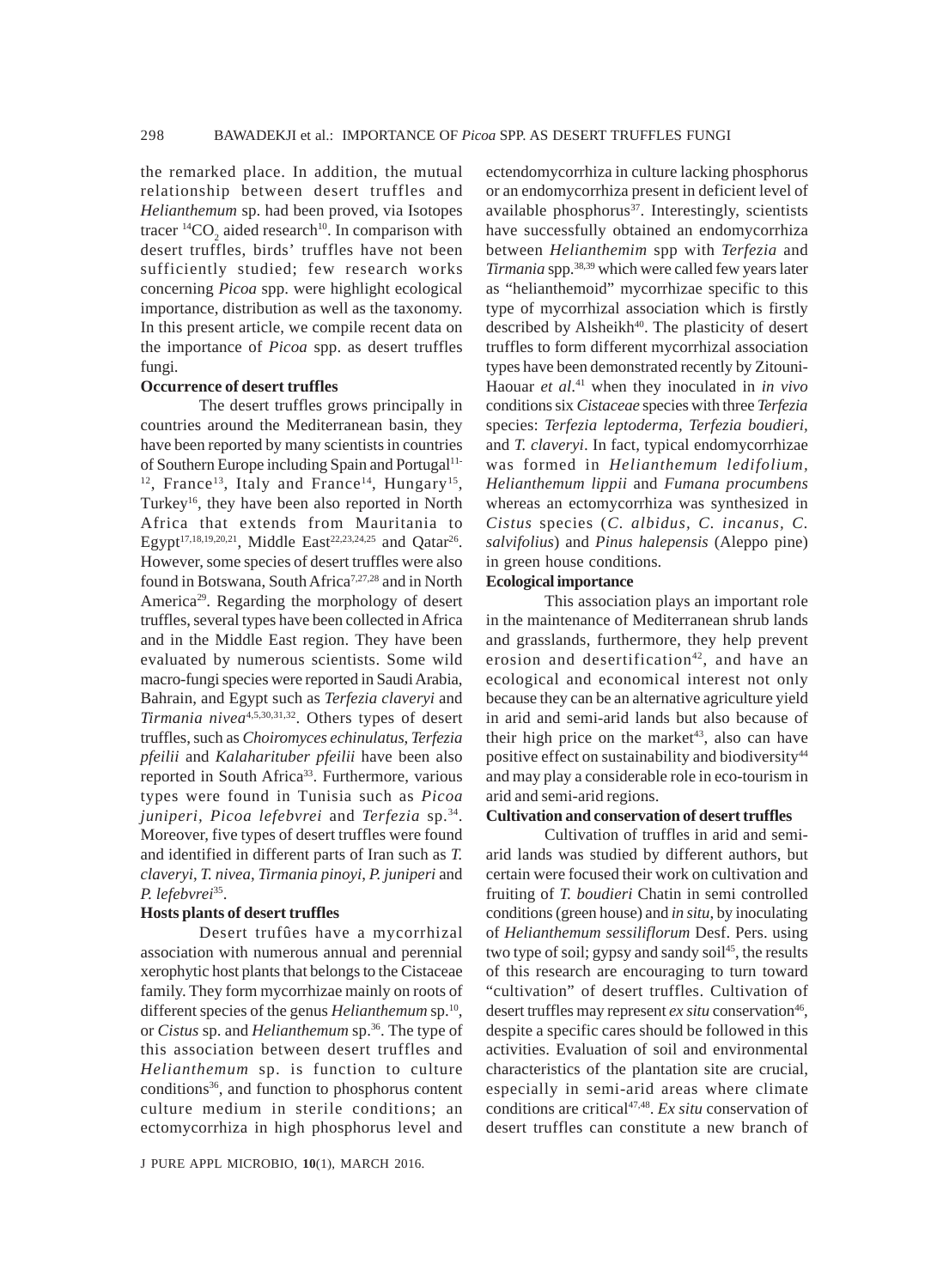ecotourism for local population in Middle East and north of Africa. In this scope Saudi Wildlife Authority which manages several natural reserves in Saudi Arabia takes, every year, an action to organize desert truffles collecting inside the natural reserve of Harrat Al Harrah in the northern region of Saudi Arabia, in a way to preserve fungal, flora and fauna of this reserve<sup>49</sup>.

Few studies have been conducted to characterize the mycorrhizae of desert truffles cultivated with their host plants under semicontrolled conditions in green house. In fact, the first attempt to cultivate desert truffles in the western desert in vivo was performed in Iraq<sup>10</sup>. Actually, they simulated desert condition to cultivate desert truffles and investigate their relationship with *Helianthemum* herbs. Interestingly, Alrawi and co-workers have demonstrated that some critical factors are essential to improve desert truffles production such as soil composition and texture, moisture contents, temperature, as well as the type of water and vegetal flora. Moreover, they have also tested the effect of irrigation on the growth of desert truffles, surprisingly, irrigation test was succeeded and all irrigated areas have produced desert truffles. On the other hand, the research of at Arar city constitute an installation of a system of drip irrigation in a specific locality; these localities produce, naturally, desert truffles. Irrigation of these selected plots in autumn has a positive effect, qualitatively an quantitatively, on the production of desert truffles ascomata<sup>50</sup>. Additionally, the importance of irrigation factor for successful cultivation has been reported, also, by Morte *et* al.,<sup>51</sup>. Others, demonstrated that irrigation should be applied twice during the season, one time at the end of the summer especially when rainfall is less than 150 mm and the second time during the fruiting season in dry period of the year<sup>52</sup>. Several *Helianthemum* species such as *H. salicifolium* and *H. ledifolium* have been inoculated by different species of desert truffles in the conditions of green house<sup>10</sup>.

## *Picoa* **spp.**

Desert truffles include several valuable hypogeous macrofungus species; few scientists have been interested in discovering and studying new desert truffles species, especially the genus *Picoa* spp. which belong to Ascomycota

(Pyronemataceae, Pezizales). Several *Picoa* species have been reported in arid and semi-arid ecosystem especially in Tunisia, Saudi Arabia, and Iran. Table1 present few examples of *Picoa* species reported in Africa and Middle East.

Actually, *P. juniperi* and *P. lefebvrei* are not, traditionally, the most highly appreciated desert truffles in Middle East and north of Africa. Because fruit-bodies of *Picoa* are very small and are not collected for this reason, in spite of their edibility. A recent field study<sup>58</sup>, showed that drip irrigation of naturally producing plot of *Picoa* spp. in Muayala Natural Reserve near Arar city at the north-east of Saudi Arabia, has permit to obtain for the first time of relatively big ascomata of *Picoa* spp. with a diameter reach to 7.5 cm. The presence of *Phaeangium lefebvrei* in the northern area of Saudi Arabia has been confirmed by<sup>57</sup>. Also, others studies revealed for the first time the presence of *P. lefebvrei* in the eastern area of northern borders province in Saudi Arabia<sup>9</sup>.

## **Classification**

Classification of desert truffles including birds' truffles was based on morphological characters such as morphology of ascomata, spore, peridium, sporocarp odor, as well as color of the gleba. Classification of *Phaeangium* was the subject of different opinion. In taxonomical point of view, *Picoa lefebvrei* was firstly descried and grouped in the genus *Phaeangium*; *P. lefebvrei* Pat.<sup>59</sup>. Current name: *Picoa lefebvrei* (Pat.) Maire<sup>60</sup>. Also, the same name was adopted by $61,62$ , other synonym: *Terfezia schweinfurthii* Henn. after Gücin *et al*. 55. While *Phaeangium* was placed temporarily in Peronymataceae<sup>63</sup>. Classification based on morphological features is common and

**Table 1.** Examples of *Picoa* species reported in Africa and Middle East

| Truffles               | Countries    | References |
|------------------------|--------------|------------|
| Picoa juniperi         | Tunisia      | [34]       |
| Picoa lefebvrei        |              |            |
| Picoa lefebvrei        | Turkey       | [53]       |
| Picoa juniperi         |              |            |
| Picoa Vittad.          |              | [55]       |
| Picoa lefebvrei        | Saudi Arabia | [9]        |
| "Phaeangium lefebvrei" |              | [57]       |
| Picoa lefebvrei        | Iran         | [54]       |
| Picoa spp.             |              | [56]       |
|                        |              |            |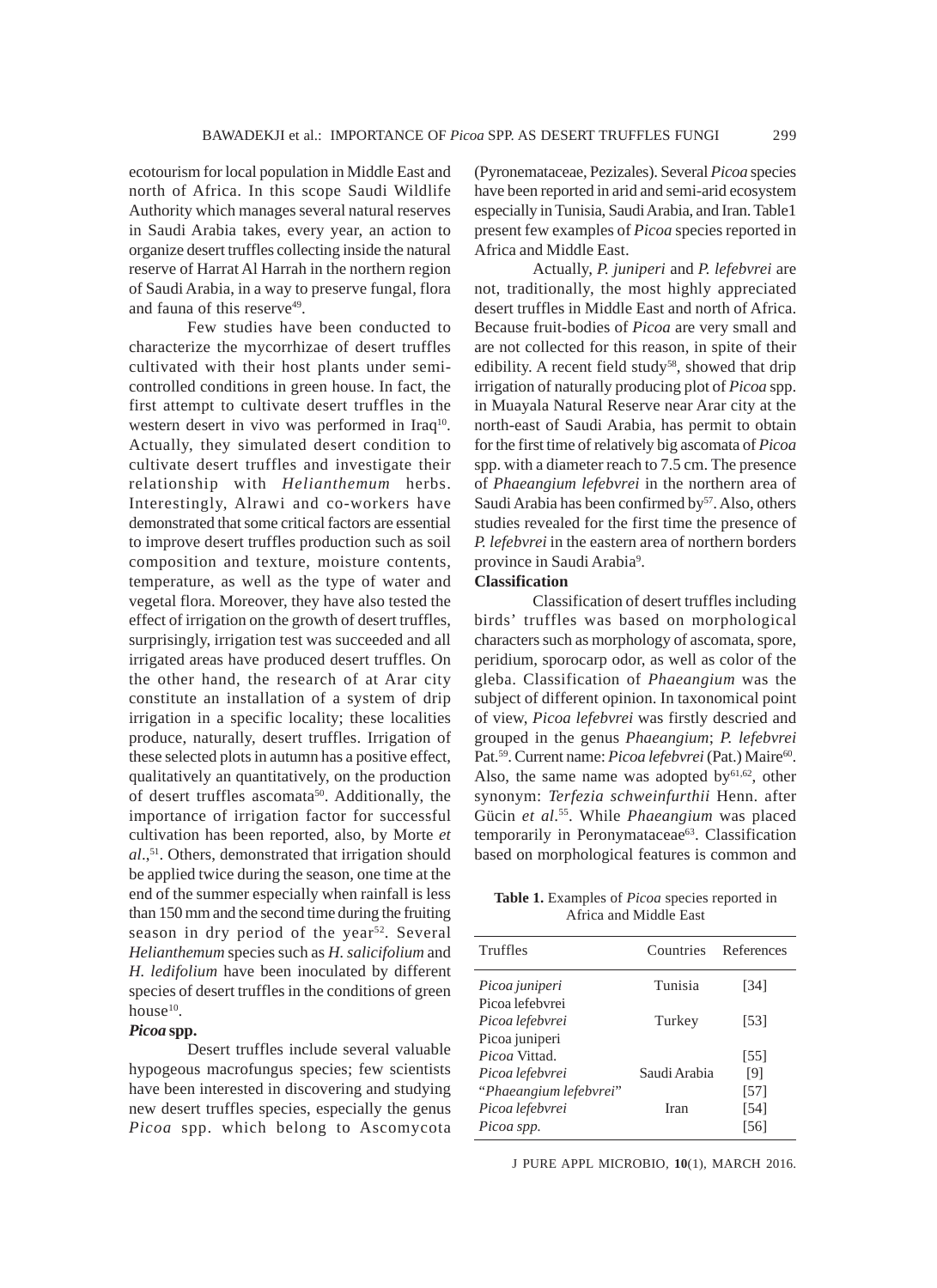used till these days. Spores in *Phaeangium* are ornamented at maturity and a have tomentose peridium, whereas *Picoa juniperi* has smooth spores and no tomentum. *Phaeangium* and its single species, *P. lefebvrei*, are re-described and placed in the family Pyronemataceae, tribe Mycolachneae<sup>22</sup>. Actually, classification basing on morphological characters is a complementary approach but, at the same time, it is difficult and not sufficient to differentiate two close species. This may be attributed to the effect environmental factors and various ecological habitat conditions on morphological characters<sup>64</sup>.

Recent studies have been carried out to revise the classification of *Picoa* using molecular methods; the obtained results showed that most morphological character used in classifications of *Picoa* were not sufficient to study phylogenetic relationship and don't provide phylogenetic Information, whereas molecular markers especially Internal transcribed spacer (ITS), were principally phylogenetically informative and useful to separate the different lineages in *Picoa*, also in addition, geographical and ecological, rather than morphological data, are most useful character for separation of these lineages<sup>65</sup>. Other phylogenetic analyses demonstrate that *Picoa lefebvrei* belongs to the *Geopora–Tricharina* clade of *Pyronemataceae* family. In fact *Phaeangium lefebvrei* was placed in *Picoa* Vittad. due to its close genetic relationship with *P. juniperi* Vittad.<sup>65,66</sup>.

## **Chemical composition of** *Picoa*

Chemical composition and nutritional value of several desert truffles and *Picoa* spp. were studied and evaluated by numerous reviewers and researchers<sup>67,68,69,70</sup>. Precisely, other authors<sup>68</sup> have studied the composition of desert truffles "birds' truffle" *Phaeangium lefebvrei* Pat.; they reported that fruit-bodies are rich in minerals and contain 23% total protein (% dry weight), 18% total carbohydrates, 1% crude fat and 3% total crude fibers, and a total of 26 amino and 11 fatty acids, this can give us an indication to take care of these neglected desert truffle fungi which can participate in high quality of human nutrition.

## **Importance of** *Picoa* **spp.**

Species belonging to *Picoa* spp. are not extremely appreciated by local people in Middle East and Africa, in spite of their nutritional value<sup>2</sup>,

J PURE APPL MICROBIO*,* **10**(1), MARCH 2016.

antioxidant activity<sup>71</sup> and medicinal properties<sup>72</sup> but also for their important role in prevention of erosion and desertification. It has good chemical composition suitable for human health like other types of desert truffles. In comparison to desert truffles, the *Picoa* spp. does not have tremendous values and economic importance. The interesting study is, which confirm the importance of birds' truffles; *P. lefebvrei* and *P.juniperi* as antibacterial agent against the development or the inhibition of several bacteria; *Escherichia coli*, *Bacillus subtilis*, *Pseudomonas aeruginosa*, *Staphylococcus aureus*, *Streptococcus mutans*, *Preteus vulgaris*, *Salmonella typhi*, and same effects were observed against the yeast; *Candida tropicalis* and also against the dermatophyte *Trichophyton* sp.72. The *Picoa* can play a significant role in biological control agents, which may reduce the harmful organisms in the soils. Also, can provide food for birds, the fruiting bodies which appear partially on the surface of the soil are eaten by birds<sup>8,73</sup>. They were sought out by migratory birds and have been used by Bedouin as bait in bird traps74. Interestingly, *P. lefebvrei* were generally used in folk medicine to treat people infectious eye diseases $71$ . By decomposition of the *Picoa* in the soils, it may improve physical, chemical and biological conditions of the soils that directly or indirectly improve the ecological conditions of the soils and environment.

## **CONCLUSION**

Further studies are needed to develop molecular probes for desert truffles including birds' truffles identification, and more researches are also required to study their biodiversity and to understand in a better way the physiology of these appreciated fungi in Middle East and north of Africa. In additions, international legislations need to be developed to regulate trading of desert truffles. These multiple actions may advance our scientific knowledge on desert truffles in arid and semi-arid ecosystems, and can play as a crucial element to improve natural production including preservation in their habitat. Also, these actions will indirectly help local population to realize the concept of eco-tourism. A special attention need to be focused on developing natural production, and why not to move to the "production of desert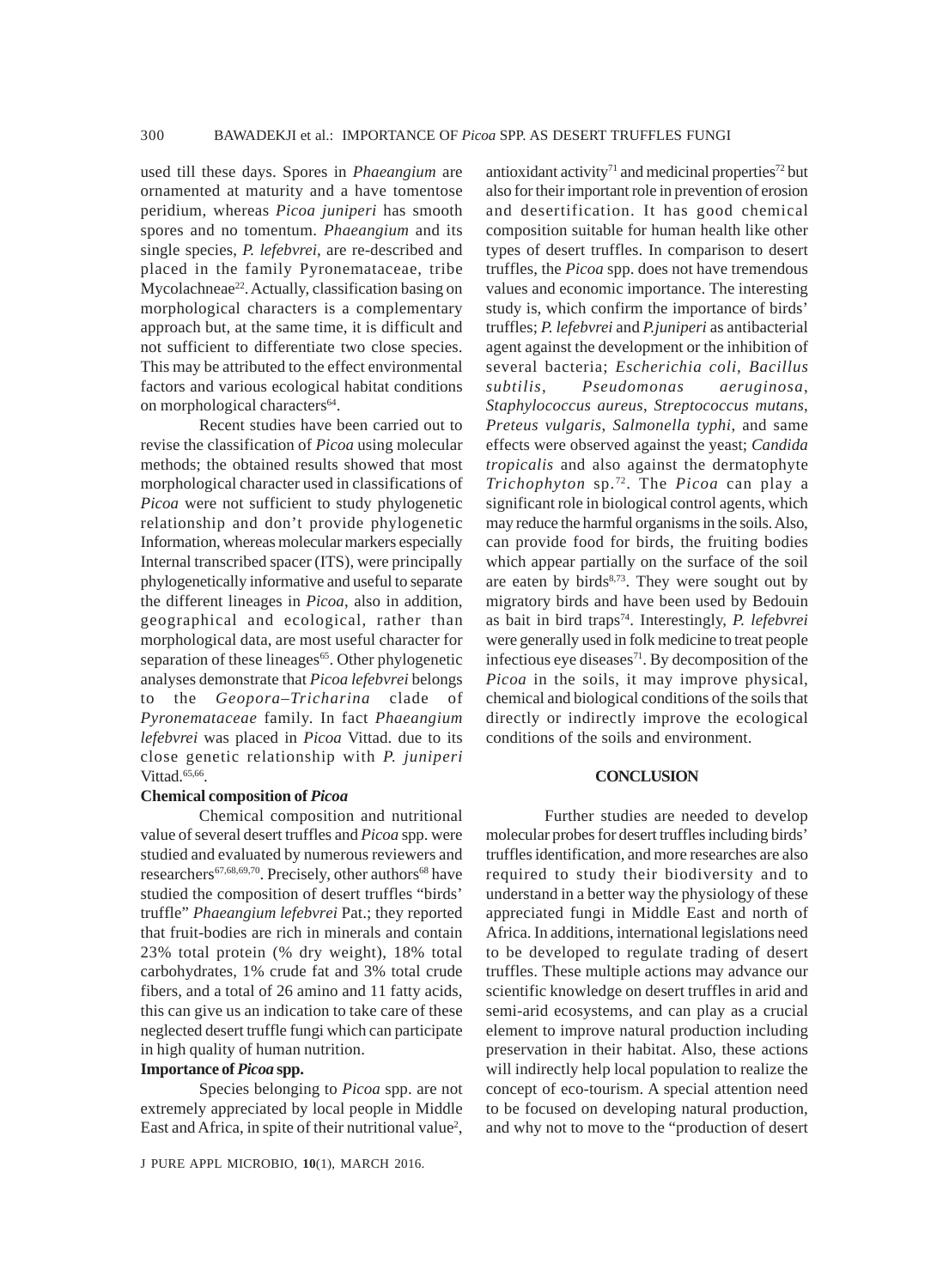truffles" via controlled mycorrhization of annual or perennial associative desert plant, to meet the increasing demand of these highly valued hypogeous fungi.

## **ACKNOWLEDGMENTS**

The authors wish to acknowledge the approval and the support of this research study by the grant No. 032-434 from the Deanship of the Scientific Research in Northern Border University (N.B.U.), Arar, KSA.

#### **REFERENCES**

- 1. Bokhary, H.A., Suleiman, A.A.A., Basalah, M.O., Parvez, S. Chemical Composition of Desert Truffles from Saudi Arabia. *Canadian Institute of Food Science and Technology Journal*, 1987; **20**(5): 336-341.
- 2. Bokhary, H.A., Parvez, S. Chemical composition of desert truffles *Terfezia claveryi*. *Journal of Food Composition and Analysis*, 1993; **6**(3): 285-293.
- 3. Kalaè, P. Chemical composition and nutritional value of European species of wild growing mushrooms: A review. *Food Chemistry*, 2009; **113**(1): 9-16.
- 4. Omer, E.A., Smith, D. L., Wood, K. V., El-Menshawi, B. S. The volatiles of desert truffle: *Tirmania nivea*. *Plant Foods for Human Nutrition*, 1994; **45**(3): 247-249.
- 5. Hussain, G., Al-Ruqaie, I.M. Occurrence, chemical composition, and nutritional value of truffles: an overview. *Pak. J. Biol. Sci*., 1999; **2**(2): 510-514.
- 6. El Enshasy, H., Elsayed, E.A., Aziz, R., Wadaan, M.A. Mushrooms and truffles: historical biofactories for complementary medicine in Africa and in the Middle East. *Evidence-Based Complementary and Alternative Medicine*, 2013; 1-10. http://dx.doi.org/10.1155/2013/620451.
- 7. Trappe, J.M., Claridge, A.W., Arora, D., Smit, W.A. Desert truffles of the African Kalahari: Ecology, Ethnomycology, and Taxonomy. *Economic Botany*, 2008; **62**(3): 521-529.
- 8. Alsheikh, AM., Trappe, J.M. Taxonomy of *Phaeangium lefebvrei*, a desert truffle eaten by birds. *Canadian Journal of Botany*, 1983; **61**(7): 1919-1925. DOI: 10.1139/b83-204.
- 9. Bawadekji, A., Gargano, M.L., Saitta, A., Venturella, G. A new record of the desert truffle *Picoa lefebvrei* in Saudi Arabia. *Mycotaxon*, 2012; **122**(1): 243-247.
- 10. Alrawi, A.M., Mohy Aldin, M. New mycorrhizal identification, truffles cultivation, and truffles radiation preservation. *Radiation Physics and Chemistry*, 1979; **14**(3): 759-767. DOI:10.1016/0146-5724(79)90111-0.
- 11. Moreno, G., Diez J., Manjón J.L. *Picoa lefebvrei* and *Tirmania nivea*, two rare hypogeous fungi from Spain. *Mycological Research*, 2000; **104**(03): 378-381.
- 12. http://www.trufamania.com/desert-truffles.htm
- 13. Riousset, L., Riousset, G., Jalade, M., Chevalier, G. Prima raccolta in Francia di *Phaeangium lefebvrei* Patouillard. *Il Fungo*, 1989; **3**: 9-11.
- 14. Janex-Favre, M.C., Parguey-Leduc, A., Riousset, L. L'ascocarpe hypoge d'une terfez française (Terfezia leptoderma Tul., Tuberales, Discomycetes). *Bull. Soc. Mycol. France*, 1988; **104**: 145–178.
- 15. £awrynowicz, M., Markowiæ, M., Milenkoviæ, M., Ivanæeviæ, B. *Terfezia terfezioides* - a new hypogeous fungus for Balkan Peninsula. *Acta Mycologica*, 1997; **32**(2): 233-238.
- 16. Gücin, F., Dülger, B. The researches on the keme truffle (*Terfezia boudieri* Chatin) that is edible and showing antimicrobial activities. *Ekoloji*, 1997; **23**: 27-33.
- 17. Malençon, G. Champignons hypogés du nord de l'Afrique I. Ascomycetes. *Persoonia-Molecular Phylogeny and Evolution of Fungi*, 1973; **7**(2): 261-279.
- 18. Bokhary, H.A. Desert truffles 'Al-Kamah' of the kingdom of Saudi Arabia. 1. Occurrence, identification and distribution. *Arab Gulf J. Scient. Res. Agric. Biol. Sci*., 1987; **B5**(2): 245- 255.
- 19. Khabar, L., Najim, L., Janex-Favre, M.C., Parguey-Leduc, A. Contribution à l'étude de la flore mycologique du Maroc. Les truffes marocaines (Discomycètes). *Bulletin trimestriel de la Société mycologique de France*, 2001; **117**(3): 213-229.
- 20. Slama, A., Fortas, Z., Neffati, M., Khabar, L., Boudabous A. Etude taxinomique de quelques Ascomycota hypogés (Terfeziaceae) de la Tunisie méridionale. *Bulletin trimestriel de la Société mycologique de France*, 2006; **122**(2-3): 187-195.
- 21. Fortas, Z. Diversité des espèces de terfez (truffes de sables) des zones arides algériennes. Oral Presentation at *International Conference EcoSys-09*, University of Ouargla, Algeria, 13–15 December 2009.
- 22. Alsheikh, AM., Trappe, J.M. Desert truffles: the genus *Tirmania*. *Transactions of the British Mycological Society*, 1983; **81**(1): 83-90.
- 23. Al-Ruqaie, I.M. Effect of different treatment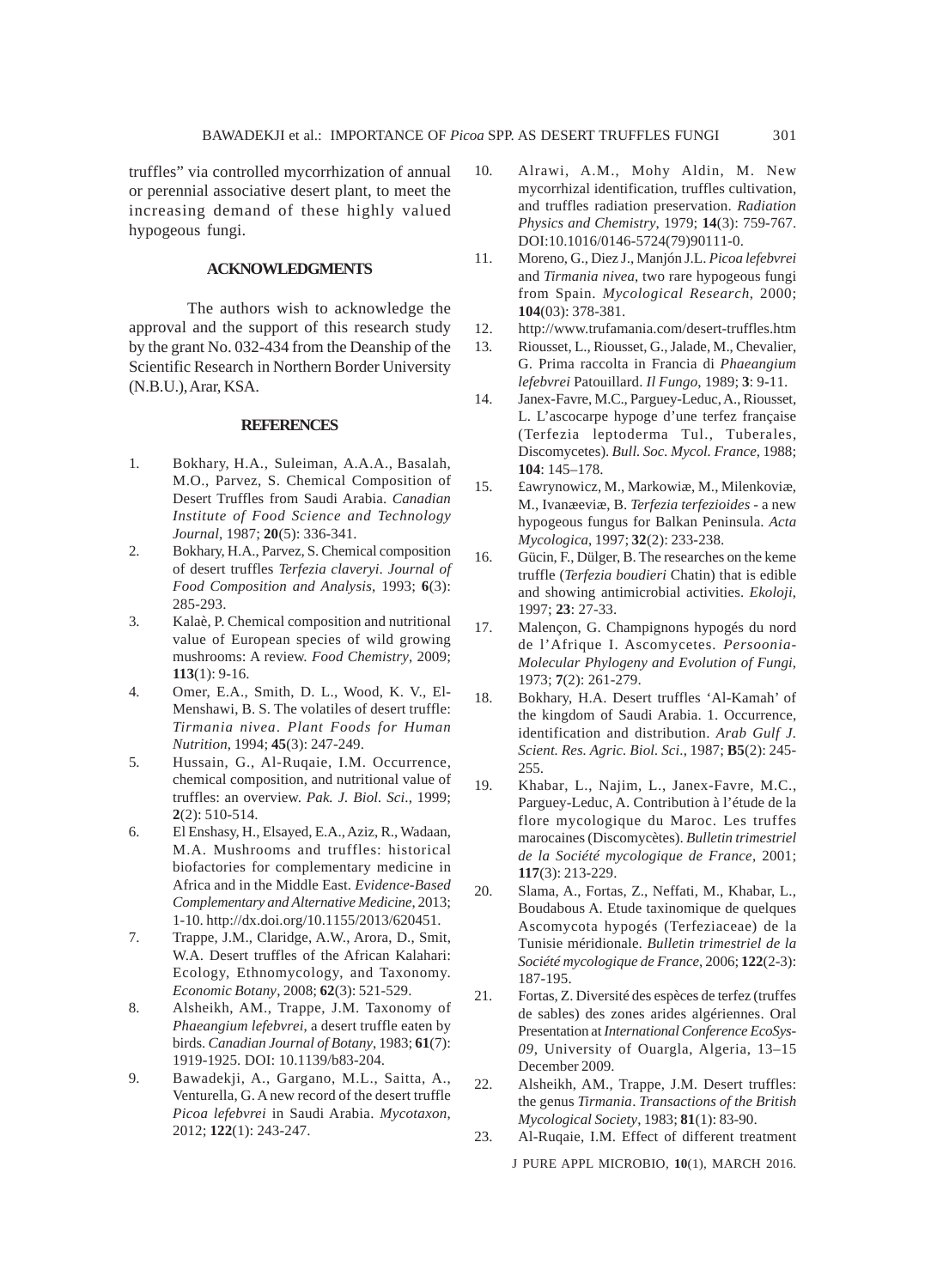## 302 BAWADEKJI et al.: IMPORTANCE OF *Picoa* SPP. AS DESERT TRUFFLES FUNGI

processes and preservation methods on the quality of truffles: I. Conventional methods (drying/freezing). *Journal of Food Processing and Preservation*, 2006; **30**(3): 335-351. DOI: 10.1111/j.1745-4549.2006.00069.x.

- 24. Bawadikji, A.H. 2004. La Truffe de Désert en Syrie: Aspects Ecologiques et Economiques. *Premier Symposium Sur Les Champignons Hypogés du Bassin Méditerranéen*. Université Mohammed V, Faculté des Sciences, Rabat, Maroc. 6-8 Avril, 2004.
- 25. Mandeel, Q.A., Al-Laith, A.A.A. Ethnomycological aspects of the desert truffle among native Bahraini and non-Bahraini peoples of the Kingdom of Bahrain. *Journal of Ethnopharmacology*, 2007; **110**(1): 118-129.
- 26. Al-Thani, Roda F. Survey of Macrofungi (including Truffles) in Qatar. *KBM Journal of Biology*, 2010; **1**(2): 26-29. DOI: 10.5147/ kbmjb.2010.0009.
- 27. Marasas, W.F.O., Trappe, J.M. Notes on southern African Tuberales. *Bothali*a, 1973; **11**(1&2): 139-141. DOI: 10.4102/ abc.v11i1&2.1994.
- 28. Kagan-Zur, V., Roth-Bejerano, N., Sitrit, Y., Morte, A. Desert truffles: phylogeny, physiology, distribution and domestication. 2013 (Vol. 38). Springer, DOI 10.1007/978-3- 642-40096-4.
- 29. Trappe, J.M., Sundberg, W.J. *Terfezia gigantea* (Tuberales) in North America. *Mycologia*, 1977; **69**: 433-437.
- 30. Janakat, S., Al-Fakhiri, S.M., Sallal, A.K. A promising peptide antibiotic from *Terfezia claveryi* aqueous extract against *Staphylococcus aureus In vitro*. *Phytotherapy Research*, 2004; **18**(10): 810-813.
- 31. Al-Laith, A.A.A. Antioxidant components and antioxidant/antiradical activities of desert truffle (*Tirmania nivea*) from various Middle Eastern origins. *Journal of Food Composition and Analysis*, 2010; **23**(1): 15-22.
- 32. Hyde, K.D., Bahkali, A.H., Moslem, M.A. Fungi—an unusual source for cosmetics. *Fungal diversity*, 2010; **43**(1): 1-9.
- 33. Ferdman, Y., Aviram, S., Roth-Bejerano, N., Trappe, J.M., Kagan-Zur, V. Phylogenetic studies of *Terfezia pfeilii* and *Choiromyces echinulatus* (Pezizales) support new genera for southern African truffles: Kalahari tuber and Eremiomyces. *Mycological research*, 2005; **109**(02): 237-245.
- 34. Sbissi, I., Neffati, M., Boudabous, A., Murat, C., Gtari, M. Phylogenetic affiliation of the desert truffles *Picoa juniperi* and *Picoa lefebvrei*. *Antonie van Leeuwenhoek*, 2010; **98**(4): 429-

436.

- 35. Jamali, S., Banihashemi, Z. Hosts and distribution of desert truffles in Iran, based on morphological and molecular criteria. *J. Agric. Sci. Technol*., 2012; **14**: 1379-1396.
- 36. Gutiérrez, A., Morte, A., Honrubia, M. Morphological characterization of the mycorrhiza formed by *Helianthemum almeriense* Pau with *Terfezia claveryi* Chatin and *Picoa lefebvrei* (Pat.) Maire. *Mycorrhiza*, 2003; **13**(6): 299–307.4: 111-114.
- 37. Fortas, Z., Chevalier, G. Effet des conditions de culture sur la mycorhization de *l'Helianthemum guttatum* par trois espèces de terfez des genres *Terfezia* et *Tirmamia* d'Algérie. *Can. J. Bot.*, 1992; **70**: 2453–2460.
- 38. Awameh, M.S., Alsheikh, AM., Al-Ghawas, S. Mycorrhizal synthesis between *Helianthemum ledifolium*, *H. salcifolium* and four species of the genera *Terfezia* and *Tirmania* using ascospores and mycelial cultures obtained from Ascospore germination. In: *Proceedings of the 4th North American Conference on Mycorrhizae*, Colorado State University, Fort Collins, Colorado, 1979; pp 23–23.
- 39. Awameh, M.S. The response of *Helianthemum salicifolium* and *H. ledifolium* to infection by the desert truffle *Terfezia boudieri*. Mush. Sci., 1981; **11**: 843–853.
- 40. Alsheikh, AM. Mycorrhizae of annual *Helianthemum* species formed with desert truffles. *Proc. NACOM6*, 1984.
- 41. Zitouni-Haouar, FE-H., Fortas, Z., Chevalier, G. Morphological characterization of mycorrhizae formed between three Terfezia species (desert truffles) and several Cistaceae and Aleppo pine. *Mycorrhiza*, 2014; **24**(5): 397- 403. DOI: 10.1007/s00572-013-0550-7.
- 42. Honrubia, M., Cano, A., Molina-Ninirola, C. Hypogeous fungi from southern Spanish semiarid lands. *Persoonia-Molecular Phylogeny and Evolution of Fungi*, 1992; **14**(4): 647-653.
- 43. Lefevre, C. Truffles and truffle cultivation in North America. In: *Proceedings of the 3rd International Congress on Truffles*, Spoleto, 2008; pp: 25-28.
- 44. Al-Qarawi, A.A., Mridha M.A.U. Status and Need of Research on Desert Truffles in Saudi Arabia. *Journal of Pure and Applied Microbiology*, 2012; **6**(3): 1051-1062.
- 45. Slama, A., Fortas, Z., Boudabous, A., Neffati, M. Cultivation of an edible desert truffle (*Terfezia boudieri* Chatin). *African Journal of Microbiology Research*, 2010; **4**(22): 2350-2356. ISSN 1996-0808 ©2010 Academic Journals.

46. Varese, G.C., Angelini, P., Bencivenga, M.,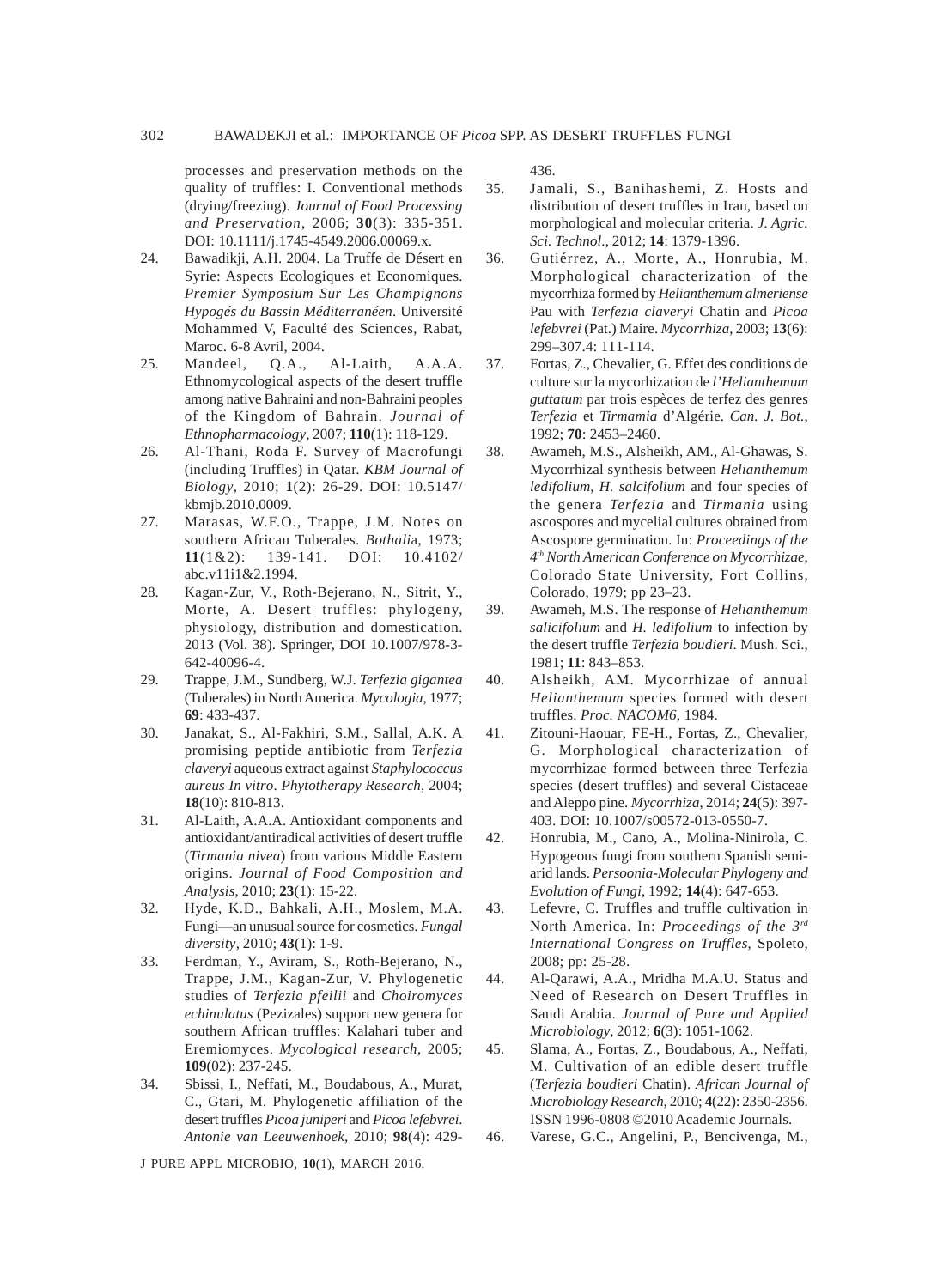Buzzini, P., Donnini, D., Gargano, M.L., Maggi, O., Pecoraro, L., Persiani, A.M., Savino, E., Tigini, V., Turchetti, B., Vannacci, G., Venturella, G., Zambonelli, A. *Ex situ* conservation and exploitation of fungi in Italy. *Plant Biosyst*., 2011; **145**: 997–1005. http://dx.doi.org/10.1080/ 11263504.2011.633119.

- 47. Benucci, G.M.N., Bonito, G., Baciarelli-Falini, L., Bencivenga, M., Donnini D. Truffles, timber, food and fuel: Sustainable approaches for multicropping truffles and economically important plants. In: *Edible Ectomycorrhizal Mushrooms* (Zambonelli A, Bonito GM, ed.). Berlin, Heidelberg: Springer-Verlag, 2012; pp 265–280.
- 48. Donnini, D., Gargano, M.L., Perini, C., Savino, E., Murat, C., Di Piazza, S., Altobelli, E., Salerni E., Rubini, A., Rana, G.L., Bencivenga, M., Venanzoni, R., Zambonelli, A. Wild and cultivated mushrooms as a model of sustainable development. *Plant Biosyst*., 2013; **147**: 226– 236. DOI:10.1080/11263504.2012.754386.
- 49. https://www.swa.gov.sa/en/protected-areas/ harrat-al-harrah
- 50. Bawadekji, A. 2011. Success of Desert Truffles Production in Muayala Natural Reserve at Arar city KSA. *Al Riyadh Newspaper* n. 15663. http:/ /www.alriyadh.com/2011/05/13/ section.last.html.
- 51. Morte, A., Honrubia, M., Gutiérrez, A. Biotechnology and cultivation of desert truffles. In: *Mycorrhiza* (Springer Berlin Heidelberg), 2008; pp: 467-483. DOI: 10.1007/978-3-540- 78826-3\_23.
- 52. Morte, A., Zamora M., Gutiérrez, A., Honrubia M. Desert truffle cultivation in semiarid Mediterranean areas. In: *Mycorrhizas-Functional Processes and Ecological Impact* (Springer Berlin Heidelberg), 2009; pp: 221-233. DOI: 10.1007/ 978-3-540-87978-7\_15.
- 53. Akyüz, M., Kýrbað, S., Bircan, B., Gürhan, Y. Diversity and distribution of arid-semi arid truffle (*Terfezia* and *Picoa*) in Elazýð-Malatya region of Turkey. *Mycosphere*, 2015; **6**(6): 766– 783. DOI: 10.5943/mycosphere/6/6/11.
- 54. Jamali, S., Banihashemi, Z. Species-specific ITS primers for the identification of *Picoa juniperi* and *Picoa lefebvrei* and using nested-PCR for detection of *P. juniperi* in planta. *Molecular Biology Reports*, 2013; **40**(10): 5701-5712.
- 55. Gücin, F., Kaya, A., Soylu, M.K., Uzun Y. Picoa Vittad., a new truffle genus record for Turkey. *Biological Diversity and Conservation*, 2010; **3**(3): 23-25.
- 56. Ammarellou, A., Trappe, J.M. A first Ascomycete genus (*Picoa* sp.) record for the fungi flora of Iran. *Pakistan Journal of Biological*

*Sciences*, 2007; **10**(10): 1772.

- 57. Bokhary, H.A., Parvez, S. Desert truffles 'Al-Kamah' of the kingdom of Saudi Arabia. 2. Additional Contribution. Arab *Gulf J. Scient. Res. Agric. Biol. Sci.*, 1988; **B6**(1): 103-112.
- 58. Bawadekji, A. 2016. *In situ* collecting of desert Truffles (Birds' truffles) *Picoa* spp. from drip irrigated plots in Muayala Natural Reserve near Arar city KSA. *https://youtu.be/aNVuoYkwPvE*
- 59. Patouillard, N.T. Les Terfez de la Tunisie. *Journal de Botanique* (*Morot*). 1894; **8**: 153- 156.
- 60. Maire, R. Notes mycologiques. *Annales Mycologici*, 1906; **4**: 329-399.
- 61. http://www.mycobank.org/name/ Phaeangium%20lefebvrei
- 62. http://www.gbif.org/species/5258497
- 63. LÆSSØE, T., HANSEN, K. Truffle trouble: what happened to the Tuberales? *Mycological Research*, 2007; III: 1075-1099. DOI:10.1016/ j.mycres.2007.08.004.
- 64. Díez, J., Manjón, J.L., Martin, F. Molecular phylogeny of the mycorrhizal desert truffles (*Terfezia* and *Tirmania*), host specificity and edaphic tolerance. *Mycologia*, 2002; **94**(2): 247- 259.
- 65. Zitouni-Haouar, FE-H., Alvarado, P., Sbissi, I., Boudabous, A., Fortas, Z., Moreno, G., Manjón, J.L., Gtari, M. Contrasted Genetic Diversity, Relevance of Climate and Host Plants, and Comments on the Taxonomic Problems of the Genus *Picoa* (Pyronemataceae, Pezizales). *PLoS ONE*, 2015; **10**(9):e0138513. DOI:10.1371/ journal.pone.0138513.
- 66. Ammarellou, A., Smith, M.E., Tajick, M.A., Trappe, J.M. The phylogenetic placement of *Picoa*, with a first report on *Picoa lefebvrei* (Pat.) Maire (= *Phaeangium lefebvrei*) from Iran. *International Journal of Environmental Research*, 2011; **5**(2): 509-514.
- 67. Sawaya, W.N., Al-Shalhat, A., Al-Sogair, A., Al-Mohammad, M. Chemical composition and nutritive value of truffles of Saudi Arabia. *Journal of Food Science*, 1985; **50**(2): 450-453.
- 68. Bokhary, H.A., Parvez, S. Studies on the Chemical Composition of the Ascomycete Fungus *Phaeangium lefebvrei* Pat. *Journal King Saud Univ*., 1995; 7, Science, **2**: 215-224.
- 69. Wang, S., and M. F. Marcone. The biochemistry and biological properties of the world's most expensive underground edible mushroom: Truffles. *Food Research International*, 2011; **44**(9): 2567-2581.
- 70. Dundar, A., Farouk, O., Acay, H., Okumus V., Ozdemir S., Yildiz, A. Antioxidant properties, chemical composition and nutritional value of